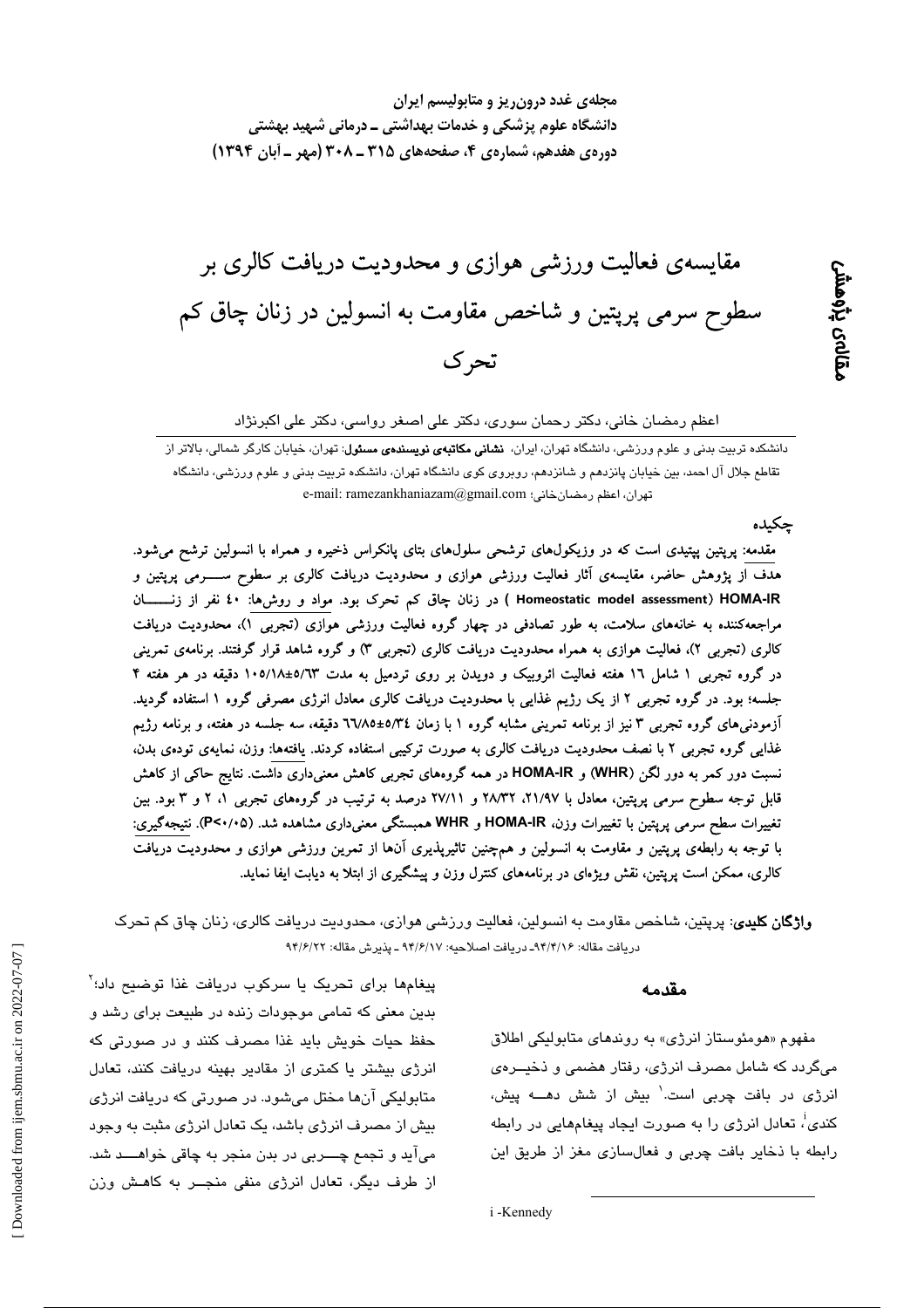می شود.<sup>۳</sup> حفظ تعـادل انــــرژی در مــوجود زنـــده شـــامل مولکولهــای زیادی می،شـــود که می،تواننـــد اورکسنژنیک<sup>ا</sup>ً و آنورکسنژننگ<sup>اا</sup> باشند. هرچند در سالها*ی* اخیر مطالعات زیادی در رابطه با این مولکولها، که میتوانند در دریافت غذا و تعادل انرژی دخیل باشند، انجام شده است ٔ برخی از این مولکولها، به خوبی شناخته نشدهاند که از آن جمله میتوان به پپتید پرپتین<sup>!!!</sup> اشاره کرد<sup>۲</sup>. پرپتین یک پپتید ۳٤ اسید آمینهای است که در وزیکولهای ترشحی سلولهای بتای پانکراس ذخیره میگردد و همراه با انسولین و آمیلین ترشح میشود.<sup>۵</sup> اطلاعات اولیه در رابطه با پرپتین از آزمایش بر روی حیوانات به دست آمد. در مطالعهای مشخص شد که تزریق درونوریدی پریتین به موشهای صحرایی باعث کاهش سطح گلوکز خون به همراه ترشح انسولین در طول بارگذاری گلوکز میگردد. چنگ<sup>۷</sup>نیز در مطالعه خود عنوان کرد که در شرایط افزایش غلظت گلوکز، پریتین گیرندهی C مامل رشد ۲ شبه انسولینی را فعال میکند، پروتئین کیناز و مسیر فسفولیاز C را تحت تاثیر قرار می دهد و ترشح انسولین را یا روشی وابسته به کلسیم القا میکند. ٔ اولین مطالعهی بالینی در مورد نمونههای انسانی توسط یانگ<sup>۷</sup>و همکارانش انجام شد که بیماران مبتلا به دیابت شیرین نوع دو را بررسی کردند. در این مطالعه گزارش شد که سطح پرپتین در بیماران مبتلا به دیابت شیرین بالاتر از افراد طبیعی است و سطح پرپتین پلاسما ارتباط مثبتی با تری-گلیسرید، کلسترول تام و هموگلوبین A1c دارد. همچنین، این مطالعه نشان داد که مردان سطوح پلاسمایی پرپتین پایین-تری نسبت به زنان دارند.<sup>۷</sup> بایکوس<sup>i۷</sup> و همکارانش نیز سطح پریتین بیماران مبتلا به دیابت حاملگی و نمونههای شاهد را مقایسه کردند. هر چند در این مطالعه، سطح پرپتین سرم بیماران مبتلا به دیابت حاملگی کمتر بود، تفاوت میان سطح پریتین در این گروهها از لحاظ آماری معنیدار نبود.^در تحقیق اوزکان<sup>iv</sup> و همکارانش در مورد ت**غ**ییرات پرپتین در رابطه با شاخص نمایهی تودهی بدنی<sup>iii ا</sup>رتباط مثبتی بین BMI و پریتین مشاهده شد. آنها چنین عنوان کردند که

- i-Orexogenic
- ii- Anorexogenic iii- Preptin
- iv-Chang
- v-Yang
- vi -Baykus
- vii-Ozkan

افزایش مقاومت به انسولین در چاقی ممکن است با پریتین ارتباط داشته باشد.<sup>۹</sup> لی<sup>×ن</sup>و همکارانش نیز، چنین عنوان که ارتباط مثبتی بین چاقی، هایپرانسولینمی و مقاومت به انسولین وجود دارد و این ارتباط با افزایش وزن، قویتر میگردد. بنابراین، رابطه BMI و سطح پرپتین، ارزش بررسی را خواهد داشت. آنها، ارتباط مثبت و معنیداری را میان سطح پرپتین سرم و BMI گزارش کردند. `` به طور کلی میتوان عنوان کرد که پرپتین، به همراه سایر پپتیدهای اورکستژنیک، نقش کلیدی در توسعهی چاقی با تنظیم تعادل انرژی و تاثیر بر "مراکز گرسنگی و سیری" در هستههای پاراونتيکولار و هسته قوسى، ايفا مى کند. عملکرد اصلى پریتین در این روند، تنظیم متابولسیم کربوهیدرات مےباشد.<sup>۲</sup> ادعا شده است که پرپتین، تولید گلوکز به واسطهی کبد را مهار میکند. با توجه به این ادعا، این پرسش به وجود میآید که آیا سطوح پایین گلوکز خون یا تولید محدود گلوکز در کند همراه است یا با انتقال گلوکز به درون سلول توسط انسولین که ترشح آن با پرپتین افزایش پیدا میکند. این سئوال را نمي توان په صورت قطعي و يا توجه په دادههاي موجود پاسخ داد. با این حال، این ویژگی پرپتین نشان میدهد که پرپتین میتواند نقش کلیدی در اتیوپاتولوژی دیابت ایفا کند. بنابراین، انجام مطالعات دقیقتر بر روی این پیتید امیدی واقعی را برای مشخص شدن این مسأله فراهم کند.''

در سالهای اخیر آمار چاقی و بیماریهای ناشی از آن در کشور به خصوص در میان زنان افزایش یافته است.<sup>۱۲</sup> اپیدمی شدن چاقی و شیوع اختلالات و بیماریهای همراه با آن به ویژه دیابت، در شرایط یکسان سن و جنس، افزایشی را در هزینههای مراقبت و سلامت در افراد چاق در مقایسه با اشخاص با وزن طبیعی در پی داشته است." بنابراین آسيب به سلامت فردي و كيفيت زندگي، محققان را بر آن داشت تا با بررسی مولکولهای دخیل در هومئوستاز انرژی و مداخلههای رژیمی و فعالیت ورزشی، راهکاری را در درمان چاقی و بیماریهای متابولیک مرتبط با آن، ارایه دهند. به هر حال، با توجه به دانستههای ما تاکنون هیچ مطالعهای مبنی بر بررسی و مقایسه تاثیر فعالیت ورزشی و محدودیت دریافت کالری بر سطوح پرپتین سرمی انجام نشده است. لذا، سؤال پژوهش حاضر این است که آیا فعالیت ورزشی هوازی

viii- Body Mass Index (BMI)

ix-Lee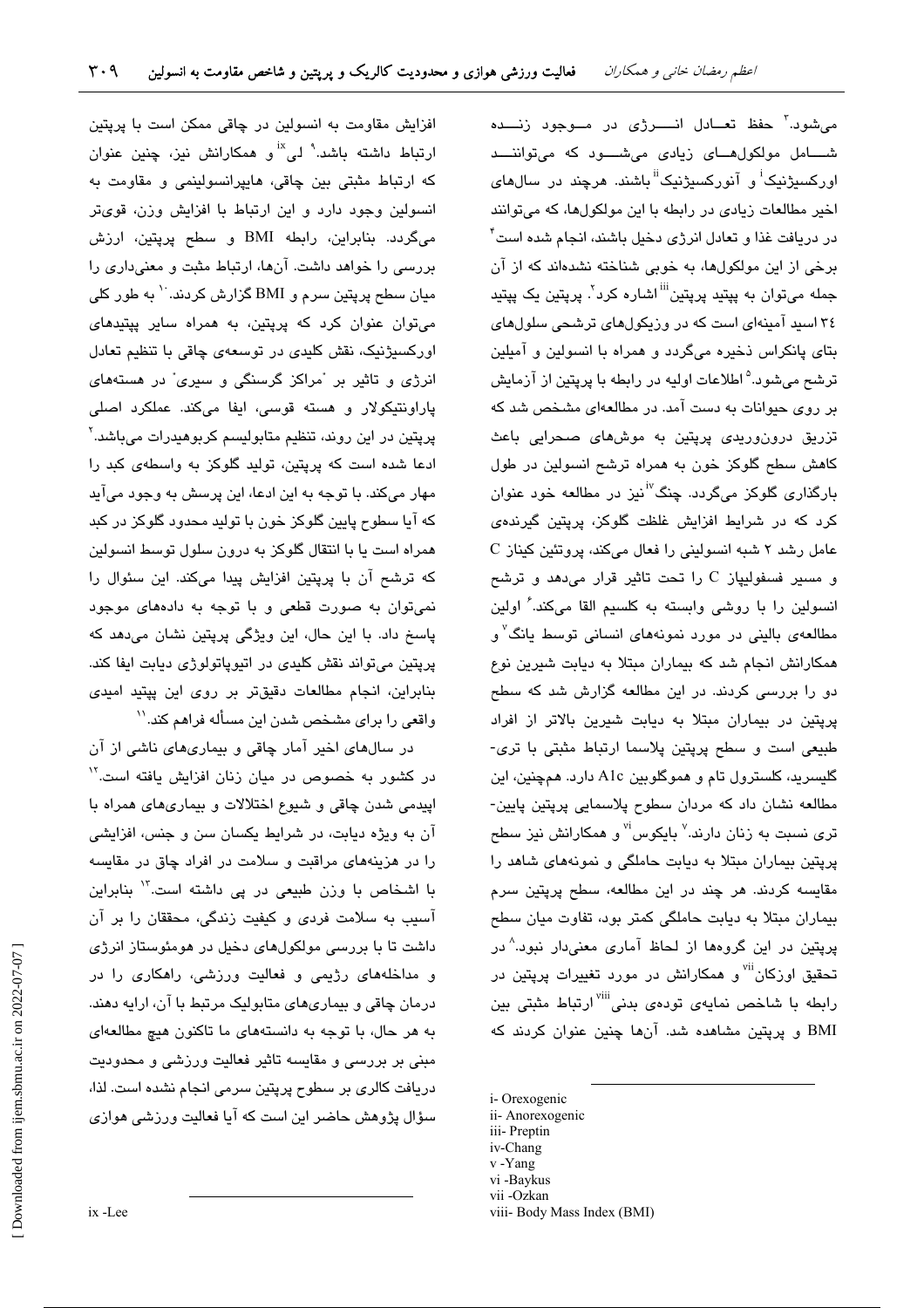و محدودیت دریافت کالری بر سطوح سرمی پرپتین تاثیر دار د؟

## مواد و روشها

روش پژوهش حاضر از نوع نیمه تجربی با طرح پیش آزمون ــ پس آزمون بود. جامعه آماری این تحقیق را زنان مراجعهکننده به خانههای سلامت غرب تهران تشکیل میدادند. معیارهای ورود به پژوهش، سن ٤٥-۳۰ سال، عدم انجام فعالیت ورزشی منظم و اضافه وزن (نمایهی تودهی بدنی بیش از ۲۰ کیلوگرم بر متر مربع) بود. شرایط عدم ورود به مطالعه عبارت از بیماریهای شناخته شده جسمی مانند بیماریهای قلبی- عروقی، تیروئیدی، تنفسی، دیابت، عضلانی- اسکلتی، چربی خون بالا، حاملگی و حذف دو طرفه تخمدان و ضمایم، ورزش حرفهای و کشیدن سیگار بود با این روش از میان زنانی که به خانههای سلامت غرب تهران مراجعه کرده بودند، ٤٠ نفر با ميانگين سني ٤٠/٥٠±٠/٥٠ سال، وزن ۷۷/٤٩±۷/۰۲ کیلوگرم و قــد ۱۵٦/۸۰±٤/۹۷ سانتی،متر واجد شرایط شناخته شدند. افراد به طور تصادفی به چهار گروه فعالیت ورزشی هوازی (گروه تجربی ۱)، محدودیت دریافت کالری (گروه تجربی ۲)، فعالیت ورزشی به همراه محدودیت دریافت کالری (گروه تجربی ۳) و گروه شاهد تقسیم شدند. مدت زمان رژیم مورد استفاده برای آزمودنیهای گروه محدودیت دریافت کالری، ١٦ هفته بود. دریافت مواد غذایی نمونهها پیش از شروع رژیم با روش یادآمد خوراک ۳ روزه تعیین شده بود. از این پرسشنامه با استفاده از نرمافزار کامپیوتری N4 به منظور ارزش بابی و تفسیر دادههای مصرف غذایی استفاده شد. برای محاسبهی انرژی مورد نیاز فرد، ابتدا میزان متابولیسم پایه با استفاده از فرمول هريس بنديكت و با در نظر گرفتن سن، جنس و جثه افراد محاسبه شد و سپس با اعمال اثر سطح فعالیت جسمانی و اثر گرمازایی غذا، انرژی کل مورد نیاز محاسبه شد. برای کاهش وزن از طریق رژیم غذایی، حدود ۲۵ درصد از انرژی مورد نیاز روزانهی (معادل ۳۵۰۰ کیلوکالری در هفته) هر آزمودنی کاسته شد. با توجه به این که نسبت غذاهای سه گانه نیز باید در برنامه غذایی روزانه هر آزمودنی مشخص میشد، سهم کالری هر یک از مواد چربی (کمتر از ۳۰ درصد کل کالری) و پروتئین (۳۰ درصد کل کالری) و کربوهیدرات (٤٠ درصد کل کالری) نسبت به کالری دریافتی کل آزمودنی تعیین شد و مصرف قندهای ساده و

غذاهای غنی از انرژی محدود (کمتر از ۱۰ درصد کل کالری) یا حذف شدند.<sup>۱۴</sup> رژیم غذایی به صورت روز به روز و هر هفته یک بار در اختیار آزمودنیها قرار گرفت. آزمودنیها به صورت انفرادی هر هفته یک بار به منظور کنترل وزن، نزد كارشناس تغذيه مراجعه مىكردند. ميزان دريافت غذايى افراد با استفاده از رژیم غذایی ۷ روزه تنظیم گردید و توسط کارشناس تغذیه با استفاده از میزان سهمهای غذایی کنترل میشد. در مورد گروه فعالیت هوازی، ۲۵ درصد افزایش هزینه انرژی از طریق فعالیت ورزشی هوازی در نظر گرفته شد." از جدول مقادیر برحسب مت (MET)، انرژیهای مصرفی یک فعالیت بدنی خاص محاسبه شد. سطوح مت ویژه هر فعالیت، با توجه به انرژی مصرفی در دامنههای مختلف وزنی در نظر گرفته شد و انرژی مصرفی را از سطوح فعالیت انتخابی در زمان فعالیت ضرب کردیم که برای هر فرد په طور چداگانه مجاسیه گردید. فعالیت ورزشی براساس معادل سوخت و سازی ۷ مت (فعالیت هوازی و دويدن عمومي) تعيين شد.<sup>۱۵</sup>

۲۰۰/(وزن×MET ×۳/۵): (کیلوکالری/دقیقه) انرژی مصرفی

برنامهی تمرینی شانزده هفتهای در گروه تجربی ۱ شامل چهار جلسه در هفته فعالیت ورزشی ائروبیک و دویدن بر روی تردمیل با شدت ۷ مت و مدت زمان ۱۰۰/۱۸۳±۰/۱۸۳ دقیقه؛ بود. در هر جلسه تمرین تقریباً ۱۰ دقیقه برای گرم كردن (راه رفتن: ٤ دقيقه، گرم كردن مفاصل: ٢ دقيقه، اجراى حركات كششى: ٤ دقيقه) و ٥ دقيقه زمان براي سرد كردن در نظر گرفته شد.

در مورد گروه فعالیت ورزشی هوازی و محدودیت دریافت کالری، ١٢/٥ درصد افزایش هزینه انرژی از طریق فعالیت ورزشی و ١٢/٥ درصد محدودیت دریافت کالری از طریق رژیم کم کالر*ی* در نظر گرفته شد.<sup>۱۴</sup> آزمودنیهای گروه تجربی ۳ نیز از برنامه تمرینی مشابه گروه ۱ با مدت زمان ٢٤/٥±٦٦/٨٥ دقيقه، هفتهاى سه جلسه، و برنامه رژيم غذایی گروه تجربی ۲ با نصف محدودیت دریافت کالری به صورت ترکیبی استفاده کردند (جدول ۱). به افراد گروه شاهد نیز آموزش داده شد که تغییری در رژیم غذایی و فعالیت جسمانی خود در طی مدت مطالعه ندهند.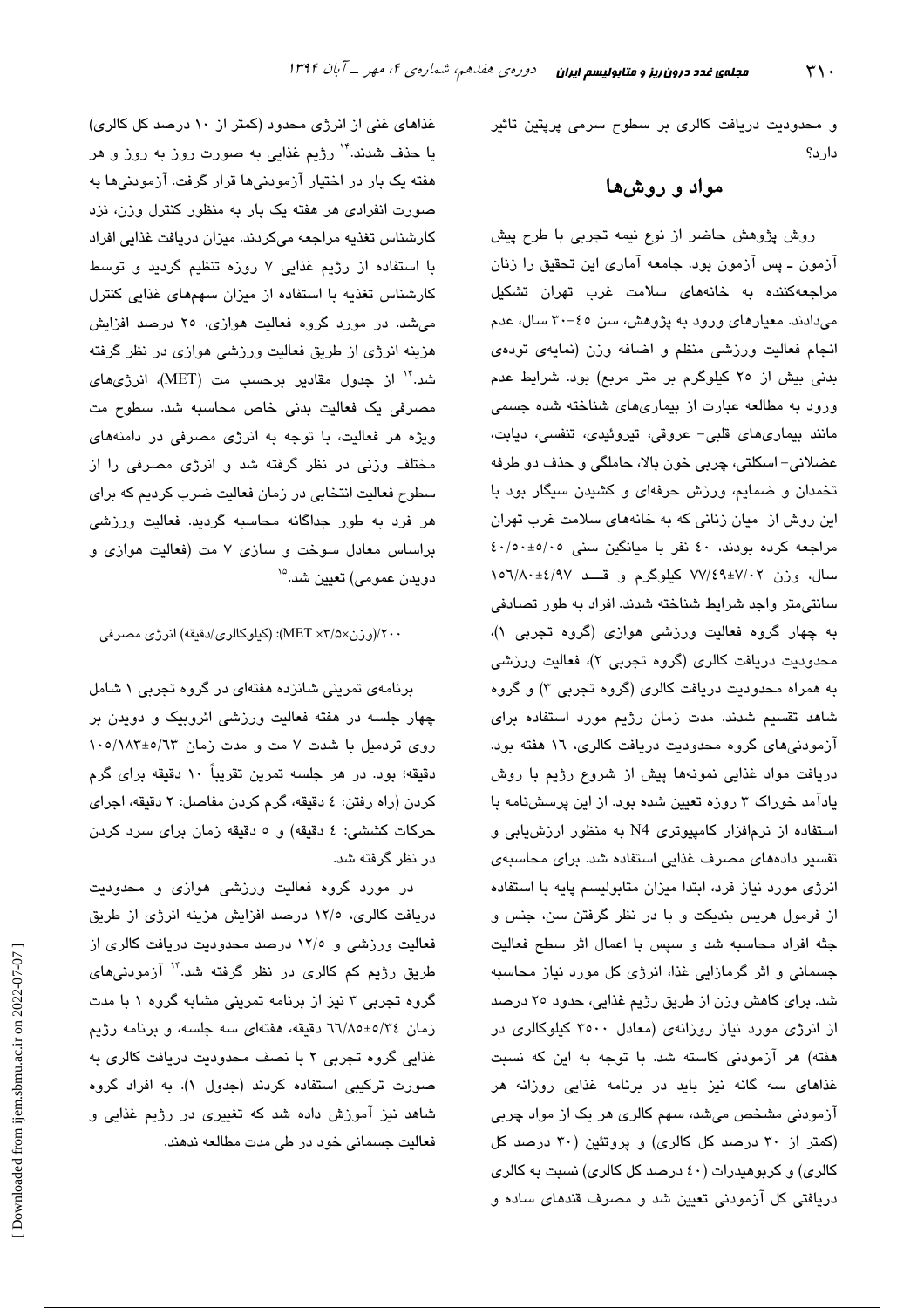پیش از شروع مطالعه، شاخصهای آنتروپومتریک شامل قد، وزن، شاخص نمایهی تودهی بدنی $\mathrm{(BMI)}^{\mathrm{l}}$  و نسبت دور کمر به دور لگن<sup>i(</sup>WHR) در افراد اندازهگیری شد و در شرایط ناشتا، میزان ٥ میلی لیتر خون از ورید قدامی بازویی آنها گرفته شد و در لولههای محتوی آنتی پروتئاز ریخته شد.<br>شد.

جدول ١- ميانگين±انحراف معيار كل انرژى مورد نياز آزمودنىها و محدودیت دریافت کالری طی ٢٤ ساعت

| محدوديت دريافت                        | ميزان انرژى                           | كروه تحقيق           |  |
|---------------------------------------|---------------------------------------|----------------------|--|
| كالرى و افزايش هزينهى                 | مورد نياز در طول                      |                      |  |
| انرژی در طول ۲٤ ساعت                  | ٢٤ ساعت                               |                      |  |
| (ميانگين± انـمراف                     | (ميانگين± انحراف                      |                      |  |
| معیار)                                | معيار)                                |                      |  |
| $490/\text{Y}$ =0 $\text{V}/\text{A}$ | <b>1912/V±11/2</b>                    | گروه فعالیت ورزشی    |  |
|                                       |                                       | هوازى                |  |
| $0 \, Y \, 0 / 0 + Y Y / 1$           | 7 . A7/1±34/3                         | گروه محدودیت دریافت  |  |
|                                       |                                       | كالرى                |  |
| $017/T_{\pm}72/\Lambda$               | $Y \cdot oY/\lambda \pm 1Y9/\epsilon$ | گروه فعالیت ورزشی و  |  |
|                                       |                                       | محدودیت دریافت کالری |  |

سرم با استفاده از سانتریفیوژ در دمای اتاق جدا و پس از آن در دمای ۷۰- درجه برای اندازهگیریهای بیوشیمیایی (پرپتین، گلوکز ناشتا و انسولین) نگهداری شد. میزان پرپتین سرم به روش الایزای ساندویچی یا استفاده از کیت تحقیقاتی کمپانی سان لاگ<sup>iii</sup> کره جنوبی مورد سنجش قرار گرفت. حساسیت روش مذکور ۱/۲ پیکوگرم/میلی لیتر بود. میزان گلوکز به روش رنگ سنجی آنزیمی یا استفاده از کیت پارس آزمون سنجیده شد. حساسیت روش، ۱ میلیگرم درصد بود. میزان انسولین نیز به روش الایزای ساندویچی با استفاده از کت تحقیقاتی کمیانی مرکودیای<sup>،ن</sup> سوئد مورد سنجش قرار گرفت و میزان حساسیت روش مذکور، ۷۵ درصد میکروواحد بین المللی /میلی لیتر بود. دستگاه مورد استفاده، الایزا ریدر مدل سان رایز<sup>۷</sup>، کمیانی تکن اتریش بود. شاخص شاخص مقاومت به انسولین نیز با استفاده از مدل -HOMA ارزیابی مدل هموستاتیک) محاسبه گردبد: $^{1/2}$ glucose× Insulin  $HOMA-IR:$  $4.1$ 

یس از این مرحله، آزمودنیها به مدت ١٦ هفته فعالیت ورزشی هوازی و محدودیت دریافت کالری داشتند. پس از سپری شدن این مدت و گذشت ٤٨ ساعت از آخرین جلسه تمرین، از گروههای تحقیق و کنترل دوباره دعوت به عمل آمد و مانند مرحله اول اندازهگیریهای وزن، دور کمر، دور لگن و خون&ری به منظور تعبین سطح سرمی پریتین و شاخص مقاومت به انسولین صورت گرفت. لازم به ذکر است خونگیری در هر دو مرحله، از کلیه آزمودنیها که حدود ۱۲ تا ۱۶ساعت ناشتا بودند، در شرایط یکسان از نظر محيط و زمان انجام شد.

به منظور بررسی طبیعی بودن دادهها از آزمون آماری ۔<br>کلوموگروف<sup>ـــ</sup>اسمبرنوف استفاده شد. جهت بررس*ی* اختلافات درون گروهی، از آزمون تی زوجی (وابسته)''<sup>۷۱</sup> و جهت بررسی اختلافات برون گروهی، از آزمون تحلیل واریانس یک طرفه<sup>انا۷</sup>استفاده شد و در نهایت نتایج آزمون تعقیبی $\mathrm{LSD}^{\,\mathrm{tx}}$  جهت تعیین تفاوتهای بین گروهها به صورت صورت دو به دو، گزارش شدند. به منظور تعیین همبستگی مبان متغیرها از ضربب همستگی پیرسون استفاده شد. برای انجام محاسبات آماری از نرمافزار آماری ۱۶ SPSS استفاده شد. در همه آزمونها، مقدار خطا در سطح P<٠/٠۵ مورد محاسبه قرار گرفت.

نتايج آزمون كولموگروف-اسميرنف، بيانگر طبيعي بودن توزیع دادهها در گروههای تحقیق بود (P<۰/۰٥). نتایج آزمون تحلیل واریانس یک سویه در مرحله پیش آزمون، حاکی از عدم تفاوت گروههای تجربی۱، تجربی ۲، تجربی ۳ و شاهد در متغیرهای تحقیق بود (P>٠/٠۵). همانطور که در جدول ٢ ملاحظه مي شود، متغيرهاي وزن، WHR ،BMI، انسولين، گلوكز، پريتين سرم و HOMA-IR در مرحله پس آزمون در هر سه گروه تجربی کاهش معنیداری یافت (P<۰/۰٥)، اما تغییرات متغیرها در گروه شاهد از لحاظ آماري معني دار نبو د (٢٠/٠٥).

بافتهها

vii- Paired T-Test viii- One-way ANOVA ix -Post Hoc Test

i -Body mass index

ii -Waist to hip ratio

iii- Sunlog

iv-Mercodia

v- ELIZA reader, Sunrise, Tecan

vi -Homeostatic model assessment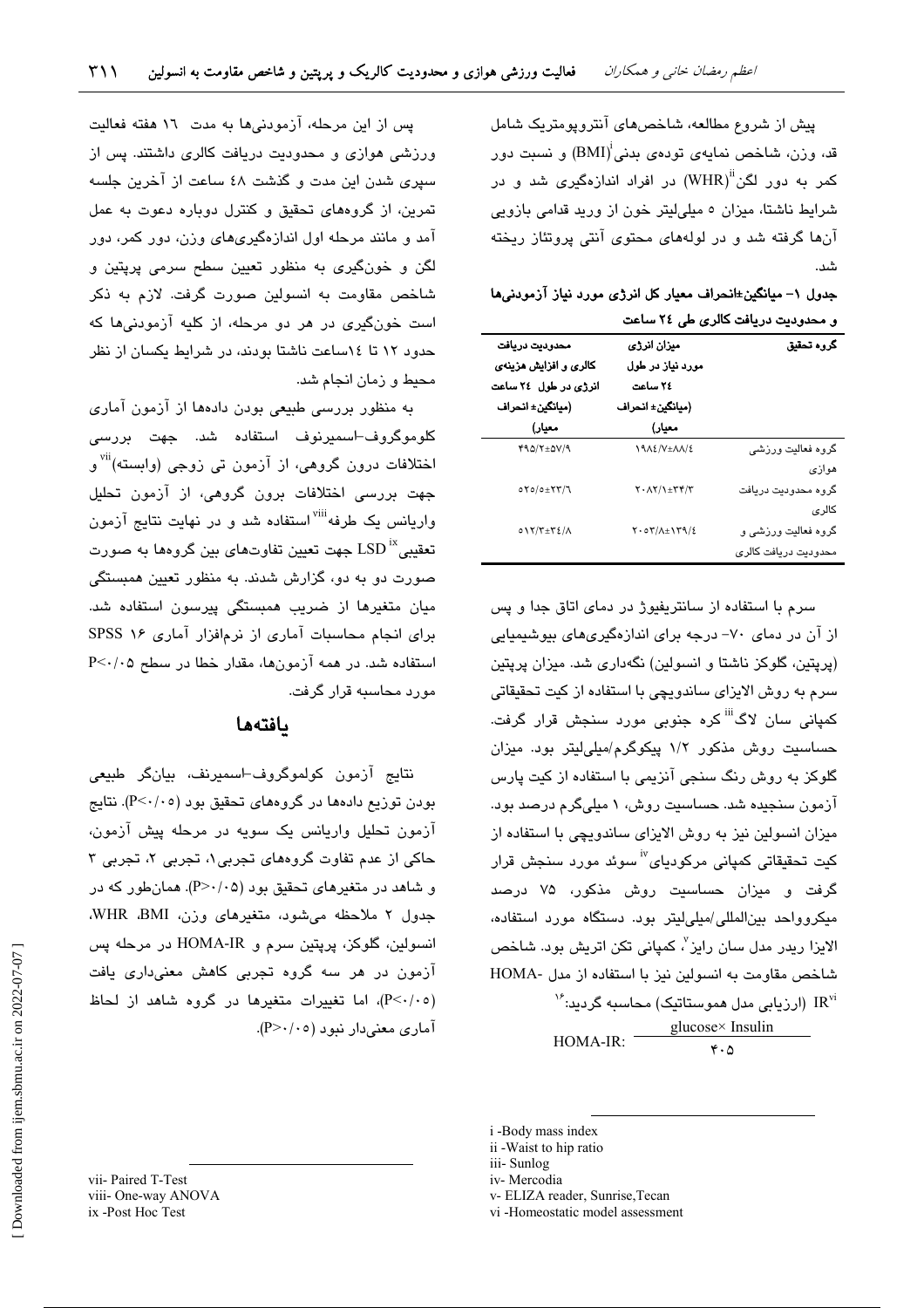| $P$ مقدار.                                                | ڀس آزمون                                                                            | پیش آزمون                                                                          | متغيرها                             | گروههای تحقیق               |  |
|-----------------------------------------------------------|-------------------------------------------------------------------------------------|------------------------------------------------------------------------------------|-------------------------------------|-----------------------------|--|
| $\overline{\cdot}$ . $/ \cdot \cdot \cdot \setminus$      | $V1/97\pm1/\sigma$                                                                  | $V1/TY+1/\Lambda$                                                                  | وزن (كيلوگرم)                       | گروہ تجربی۱                 |  |
| $\overline{\phantom{a}}$ < $\cdot$ / $\cdot$ $\cdot$ \    | $Y9/\epsilon$ 9± $Y/\lambda$                                                        | $\Upsilon\Upsilon/\Upsilon\cdot\pm\Upsilon/\xi\epsilon$                            | BMI (کیلوگرم بر متر مربع)           | (گروه فعالیت ورزشی هوازی)   |  |
| $^*<$ ./. $\ldots$                                        | $\cdot/\Lambda$ ٩ $\pm$ $\cdot/\cdot$ $\tau$                                        | $\cdot$ /92 + $\cdot$ / $\cdot$ $\tau$                                             | <b>WHR</b>                          |                             |  |
| $\overline{\phantom{a}}$ $\leftarrow$ / $\cdots$ )        | 1V/Vo±1/Ao                                                                          | $YY/V$ o $\pm \Lambda/\gamma$ {                                                    | پرپتین (پیکوگرم/میلیلیتر)           |                             |  |
| $\mathord{<}\cdot/\cdot\cdot\cdot\mathord{\setminus}$     | $\frac{1}{\sqrt{2}}$                                                                | $9/\lambda + \pm \frac{1}{2}\pi$                                                   | انسولين (ميكرو واحد بين الملل در    |                             |  |
|                                                           |                                                                                     |                                                                                    | میلیلیتر)                           |                             |  |
| $\ddot{}<\!\!\cdot/\!\!\cdot\cdot\cdot$ י                 | $\iota \cdot \varepsilon / \varepsilon \cdot \pm o / \varepsilon$ .                 | $\lambda \cdot \Lambda / \Upsilon \cdot \pm \Upsilon / \Upsilon \Upsilon$          | گلوکز ناشتا (میلیگرم/دسیلیتر)       |                             |  |
| $^*<$ ./. $\ldots$                                        | $\frac{1}{0}$ $\frac{1}{1}$                                                         | $\gamma/\epsilon\tau_{\pm}$ ./ $\tau$ .                                            | <b>HOMA-IR</b>                      |                             |  |
| $^\ast\!\! <\!\!\cdot\!/\!\!\cdot\!\cdot\!\cdot\setminus$ | V۳/٥Λ±٦/V٥                                                                          | $V \Lambda / o \Lambda \pm V / o \Sigma$                                           | وزن (كيلوگرم)                       | گروه تجربی ۲                |  |
| $\mathbf{K}$                                              | $Y9/\xi$ 9± $Y/Y$ .                                                                 | $\tau \gamma / 0.1 + \tau / 8V$                                                    | BMI (کیلوگرم بر مترمربع)            | (گروه محدودیت دریافت کالری) |  |
| $\overline{\phantom{a}}$ < $\cdot$ / $\cdot$ $\cdot$ \    | $\cdot/\lambda\lambda \pm \cdot/\cdot \tau$                                         | $\cdot$ /95 $\pm$ $\cdot$ / $\cdot$ 5                                              | <b>WHR</b>                          |                             |  |
| $\mathbf{K}$                                              | $0/\Lambda$ Y $\pm$ \/ \ \                                                          | $9/77 \pm 1/10$                                                                    | انسولين                             |                             |  |
|                                                           |                                                                                     |                                                                                    | (میکرو واحد بین الملل در میلی لیتر) |                             |  |
| $^*{\cdot}/\cdot\cdot$ \                                  | $\mathcal{N} \cdot \mathcal{L}/\cdot \cdot \pm \mathcal{E}/\cdot$                   | $\lambda \cdot \Lambda/V \cdot \pm o / o \tau$                                     | گلوکزناشتا (میلیگرم/دسیلیتر)        |                             |  |
| $^*$ ./ $\cdot$                                           | $11/2V \pm 0/2V$                                                                    | $YY/9A\pm V/V1$                                                                    | پرپتین (پیکوگرم/میلیلیتر)           |                             |  |
| $\overline{\phantom{a}}$ < $\cdot$ / $\cdot$ $\cdot$ \    | $\frac{1}{2}$ $\frac{1}{2}$                                                         | $Y/\Sigma V \pm \cdot /Y$                                                          | <b>HOMA-IR</b>                      |                             |  |
| $^*<$ $\cdot$ / $\cdot$ $\cdot$ $\setminus$               | $VY/1V\pm1/9E$                                                                      | VA/1 · ±V/VV                                                                       | وزن (كيلوگرم)                       | گروہ تجربی ۳                |  |
|                                                           |                                                                                     |                                                                                    |                                     | (گروه فعالیت ورزشى          |  |
|                                                           |                                                                                     |                                                                                    |                                     | هوازی+محدودیت دریافت کالری) |  |
| $\mathbf{K}$                                              | $Y9/Y\S\pm Y/Y$ .                                                                   | $\Upsilon\Upsilon\Upsilon\Upsilon\pm\Upsilon/\circ\Upsilon$                        | BMI (کیلوگرم بر متر مربع)           |                             |  |
| $^*<$ $\cdot$ / $\cdot$ $\cdot$ $\setminus$               | $\cdot/\Lambda\Lambda \pm \cdot/\cdot \Lambda$                                      | $\cdot$ /95± $\cdot$ / $\cdot$ 5                                                   | WHR                                 |                             |  |
| $^*<$ $\cdot$ / $\cdot$ $\cdot$ $\setminus$               | $0/77\pm$ $\cdot$ /19                                                               | $9/8.7\pm 0.7$                                                                     | انسولين (ميكرو واحد بين الملل در    |                             |  |
|                                                           |                                                                                     |                                                                                    | میلیلیتر)                           |                             |  |
| $^*$ י $\cdot$ י ל                                        | $\iota \cdot \epsilon / \iota \cdot \pm \tau / \eta V$                              | $\mathcal{N} \cdot \mathcal{N} / \circ \cdot \pm o / \circ \mathcal{N}$            | گلوکز ناشتا (میلیگرم/دسیلیتر)       |                             |  |
| $^*<$ $\cdot$ / $\cdot$ $\cdot$ $\setminus$               | $V/\cdot V_{\pm}$ 0/۳۲                                                              | $\tau\tau/\epsilon\tau \pm \Lambda/\cdot V$                                        | پرپتین(پیکوگرم/میلیلیتر)            |                             |  |
| $^*<\cdot/\cdot\cdot\cdot$                                | $\frac{1}{2}$ $\frac{1}{2}$ $\frac{1}{2}$ $\frac{1}{2}$ $\frac{1}{2}$ $\frac{1}{2}$ | $Y/\xi \xi \pm -/Y9$                                                               | HOMA-IR                             |                             |  |
| $\cdot/\cdot$ \                                           | VV/ \V± \/Vo                                                                        | VI/EA±I/0V                                                                         | وزن (کیلوگرم)                       | گروه شاهد                   |  |
| $\cdot/\cdot \circ \wedge$                                | $\Upsilon\Upsilon/\Upsilon\Upsilon\pm\Upsilon/\Sigma\Lambda$                        | $T1/90 \pm 7/22$                                                                   | BMI (کیلوگرم بر متر مربع)           |                             |  |
| $\cdot/2$ \ $\wedge$                                      | $\cdot$ /92± $\cdot$ / $\cdot$ ۳                                                    | $\cdot$ /92± $\cdot$ / $\cdot$ $\tau$                                              | <b>WHR</b>                          |                             |  |
| $\cdot$ /٤٧٥                                              | $9/\tau \cdot \pm \cdot 79$                                                         | $9/77 \pm 1/7$                                                                     | انسولين (ميكرو واحد بين الملل در    |                             |  |
|                                                           |                                                                                     |                                                                                    | میلیلیتر)                           |                             |  |
| .797                                                      | $\lambda \cdot \frac{9}{4} \cdot \pm \frac{V}{\lambda}$ 0                           | $\label{eq:1} \mathcal{N} \cdot \mathcal{N}/\xi \cdot \pm \mathcal{N}/\mathcal{N}$ | گلوکز ناشتا (میلیگرم/دسیلیتر)       |                             |  |
| $\cdot/\cdot$ $\vee\tau$                                  | $\Upsilon$ 0/99±9/ $\cdot$ $\Upsilon$                                               | 72/VJ± $\Lambda$ /23                                                               | پرپتین (پیکوگرم/میلیلیتر)           |                             |  |
| $\cdot$ /۲۰۱                                              | $Y/OY_{\pm} \cdot /YY$                                                              | $\gamma/\xi\eta_{\pm}$ .                                                           | HOMA-IR                             |                             |  |

جدول ۲– میانگین متغیرهای تحقیق در دو مرحله پیش آزمون و پس آزمون در گروههای مورد مطالعه

\*سطح معنىدارى كمتر از ۰/۰۵

همان طور که در جدول ۳ ملاحظه می شود، تفاوت معنیداری بین گروهها در متغیرهای WHR ،BMI، پرپتین، انسىولىن، گلوكز ناشتا و HOMA-IR مشاهده مىشود (P<۰/۰٥). در مورد وزن، تفاوت معنىدارى بين گروهها مشاهده نشد (P>٠/٠٥). نتايج آزمون تعقيبي LSD حاكي از تفاوت معنیدار و گروه شاهد با گروههای تجربی در

شاخصهای WHR ،BMI، سطح سرمی پرپتین، انسولین، گلوكز و HOMA-IR بود.

با توجه به نتایج آزمون ضریب همبستگی پیرسون، رابطه معنىدار و مثبتى بين سطح اوليه و تغييرات سطح سرمي پرپتين با سطح اوليه و تغييرات وزن، WHR ،BMI، انسولین، گلوکز ناشتا و HOMA-IR مشاهده شد (P < . / . 0).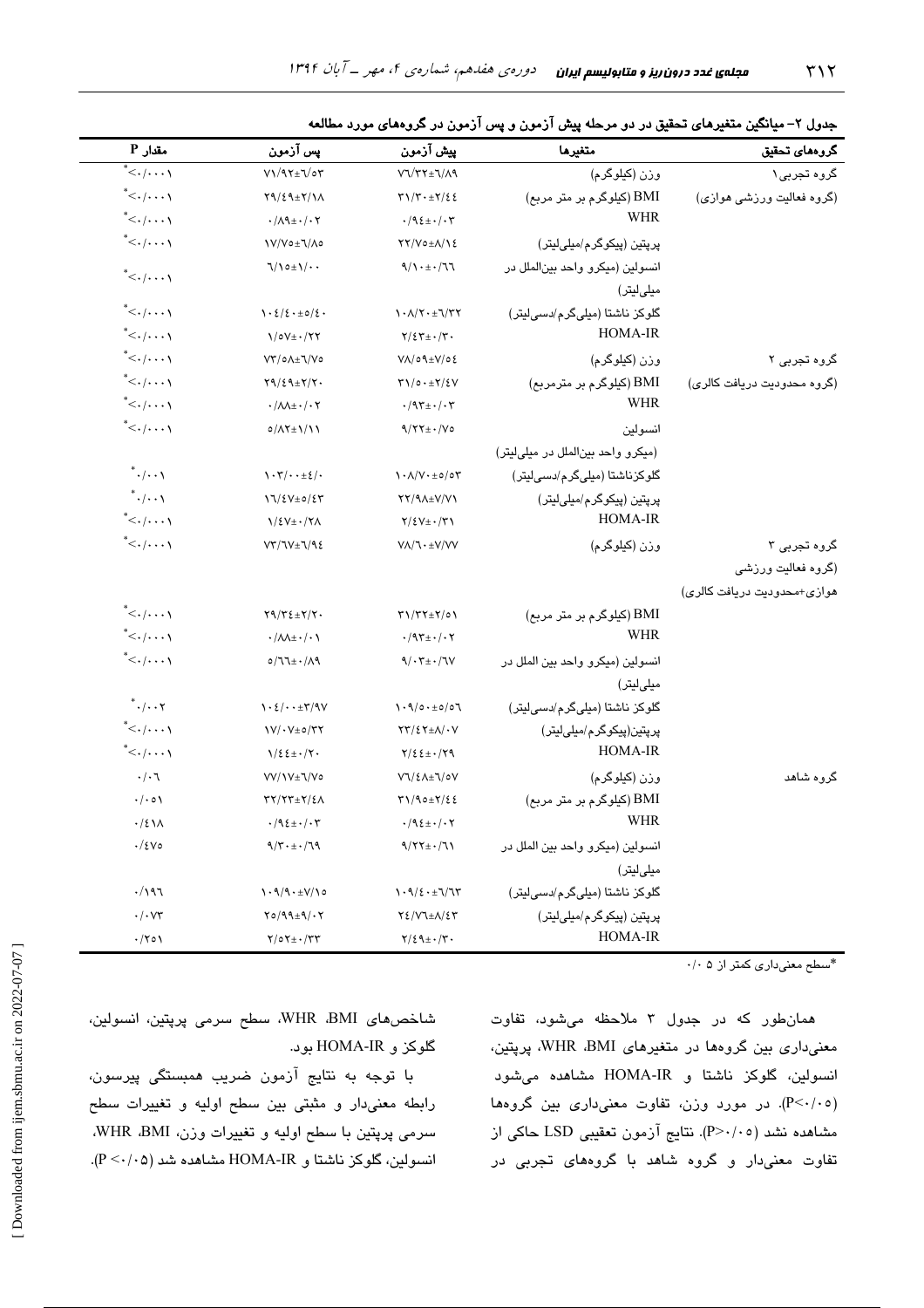| آماره                                       | مجموع مربعات                          | ميانگين مربعات        | $F$ نسبت             | سطح معنیداری                          |
|---------------------------------------------|---------------------------------------|-----------------------|----------------------|---------------------------------------|
| متغير                                       |                                       |                       |                      |                                       |
| وزن (کیلوگرم)                               | 127/T1                                | <b>EA/VV</b>          | $\sqrt{\cdot V}$     | $\cdot$ /۳۷٤                          |
| BMI (کیلوگرم بر متر مربع)                   | $0$ $\Lambda$ / $\Upsilon$ $\epsilon$ | 19/22                 | Y/V                  | $^{\ast}$ ۰/۰۱۹                       |
| <b>WHR</b>                                  | $\cdot/\cdot$ $\mathsf{y}$            | $\cdot/\cdot\cdot$ 9  | $\frac{1}{\sqrt{2}}$ | $\mathbf{K}$ . $\mathbf{K}$           |
| پرپتین (پیکوگرم/میلیلیتر)                   | 7.1/T <sub>A</sub>                    | $Y \cdot \cdot / \xi$ | $2/\tau$ .           | $\mathbf{L}$ .                        |
| انسولين (ميكرو واحد بين الملل در ميلي ليتر) | $157/\lambda$ 9                       | V12/Y9                | $09/\tau\tau$        | *<-/.--                               |
| گلوکز ناشتا (میلیگرم/دسیلیتر)               | YAYEV                                 | 95/99                 | $T/\epsilon$         | $\tilde{\cdot}$ / $\cdot$ $\times$ YV |
| <b>HOMA-IR</b>                              | $\Lambda/\cdot$ 0                     | Y/Y                   | TV/T                 | $\leq$ . $/$ \                        |
|                                             |                                       |                       |                      |                                       |

#### جدول ٣– تفاوت بين گروهها در مرحله پس آزمون

\*سطح معنىدارى كمتر از ۰/۰۵

جدول ٤– ضریب همبستگی پیرسون (pvalue) بین سطوح ابتدایی و تغییرات سطح سرمی پرپتین با HOMA-IR و ترکیبات بدن ، انسولین و گلوکز

| متغيرها– سطح اوليه                          | سطح اوليه پرپتين          | متعيرها– تغييرات                            | تغييرات پرپتين                      |
|---------------------------------------------|---------------------------|---------------------------------------------|-------------------------------------|
| وزن (کیلوگرم)                               | $^*$ $\cdot$ /9 $\cdot$   | وزن (کیلوگرم)                               | ົ•/∧۹                               |
| BMI (کیلوگرم بر متر مربع)                   | $^*.$ /۹۶                 | BMI (کیلوگرم بر متر مربع)                   | $\hat{\mathcal{L}}$ . $\mathcal{M}$ |
| WHR                                         | $\cdot$ / $\vee$ $\wedge$ | <b>WHR</b>                                  | ۰/۸۹ ً                              |
| انسولين (ميكرو واحد بين الملل در ميلي ليتر) | $\cdot$ /19               | انسولين (ميكرو واحد بين الملل در ميلي ليتر) | $^*$ ۰/۸۹                           |
| گلوکزناشتا (میلیگرم/دسیلیتر)                | ٬۰/۹۱                     | گلوکزناشتا (میلیگرم/دسیلیتر)                | $^*$ $\cdot$ /VA                    |
| <b>HOMA-IR</b>                              | .19.                      | <b>HOMA-IR</b>                              | $^*$ ./9.                           |
|                                             |                           |                                             |                                     |

\*سطح معنىدارى كمتر از ۰/۰۵

بحث

چاقی عارضه متابولیکی روبه افزایشی است که نه تنها کشورهای توسعه یافته، بلکه کشورهای در حال توسعه را نیز متاثر ساخته است. در واقع چاقی را میتوان به عنوان سندرم ّدنیای جدید ّ معرفی کرد که بزرگترین معضل سلامتی در دنیای مدرن امروزی محسوب میشود.<sup>۱۷</sup> چاقی موجب افزایش تعدادی از اختلالات متابولیکی از جمله کاهش حساسيت انسولين، افزايش چربي خون، فشار خون، ديابت نوع ۲ و بیماریهای قلبی ــ عروقی میشود.^` دلایل چاقی متفاوتند که علل آن به طور کلی محیطی یا مرکزی است. از عوامل اثرگذار بر میزان افزایش وزن بدن در کنار وراثت، تغییر در سبک زندگی، حالات تغذیهای، عدم تحرک بدنی و به ویژه به هم خوردن تعادل انرژی بدن میباشد. تنظیم وزن بدن، پژوهشگران را به سمت شناخت سیگنالهای هورمونی جالبی هدایت میکند که با هومئوستاز بدن و بیماریهای متابولیکی ارتباط دارند. دریافت غذا رفتار پیچیدهای است که دارای سطوح کنترلی و تنظیمی است. هزینه انرژی مصرفی نیز به عوامل مختلفی از جمله متابولیسم و فعالیت بدنی بستگی دارد.<sup>۱۹</sup> در سالهای اخیر با کشف پپتید*ه*ای جدید تنظیمکننده هومئوستاز انرژی، تحقیقات در زمینهی چاقی و

بیماریهای متابولیک سمت و سوی تازهای بافتند.<sup>۲</sup> با توجه به ارتباط تنگاتنگ چاقی و مولفههای سندرم متابولیک و بیماری دیابت با عملکردهای ترشحی بافت چربی، بسیاری از محققان در صدد بررسی تاثیر عوامل مختلف بر مبانجیهای هومئوستاز انرژی برآمدند. بنابراین پژوهش حاضر با هدف طراحي يک استراتژي درماني در جهت بهبود وضع تغذيه و عادات فعالیت بدنی، به بررسی مقایسه فعالیت ورزشی هوازی و محدودیت دریافت کالری، بر سطوح سرمی پیتید تنظيمكننده انرژى (پرپتين) پرداخت. طبق يافتههاى تحقيق، ١٦ هفته فعاليت ورزشي هوازي، محدوديت دريافت كالري و ترکیب فعالیت ورزشی هوازی و محدودیت دریافت کالری منجر به کاهش معنیداری در سطــوح سرمی پرپتین، HOMA-IR، گلوكز ناشتا، انسولين، وزن، BMI و WHR شد. همبستگی معنیداری نیز بین تغییرات پریتین سرم با تغییرات گلوکز ناشتا، انسولین، شاخص مقاومت به انسولین، وزز،،BMI و WHR مشاهده گردىد (P<۰/۰٥). مطالعات ىانگ و همکارانش (۲۰۰۹)، اوزکان و همکارانش (۲۰۱٤)، و لمی و همکارانش (٢٠١٣)، ارتباط مثبت و معنىدارى بين سطح سرمي پرپتين سرم با BMI و شاخص مقاومت به انسولين را اثبات کرد که نشاندهنده این است که پریتین ممکن است در پاتوژنز مقاومت به انسولین نقش داشته باشد. <sup>۷٬۹٬۱</sup>۰ نتایج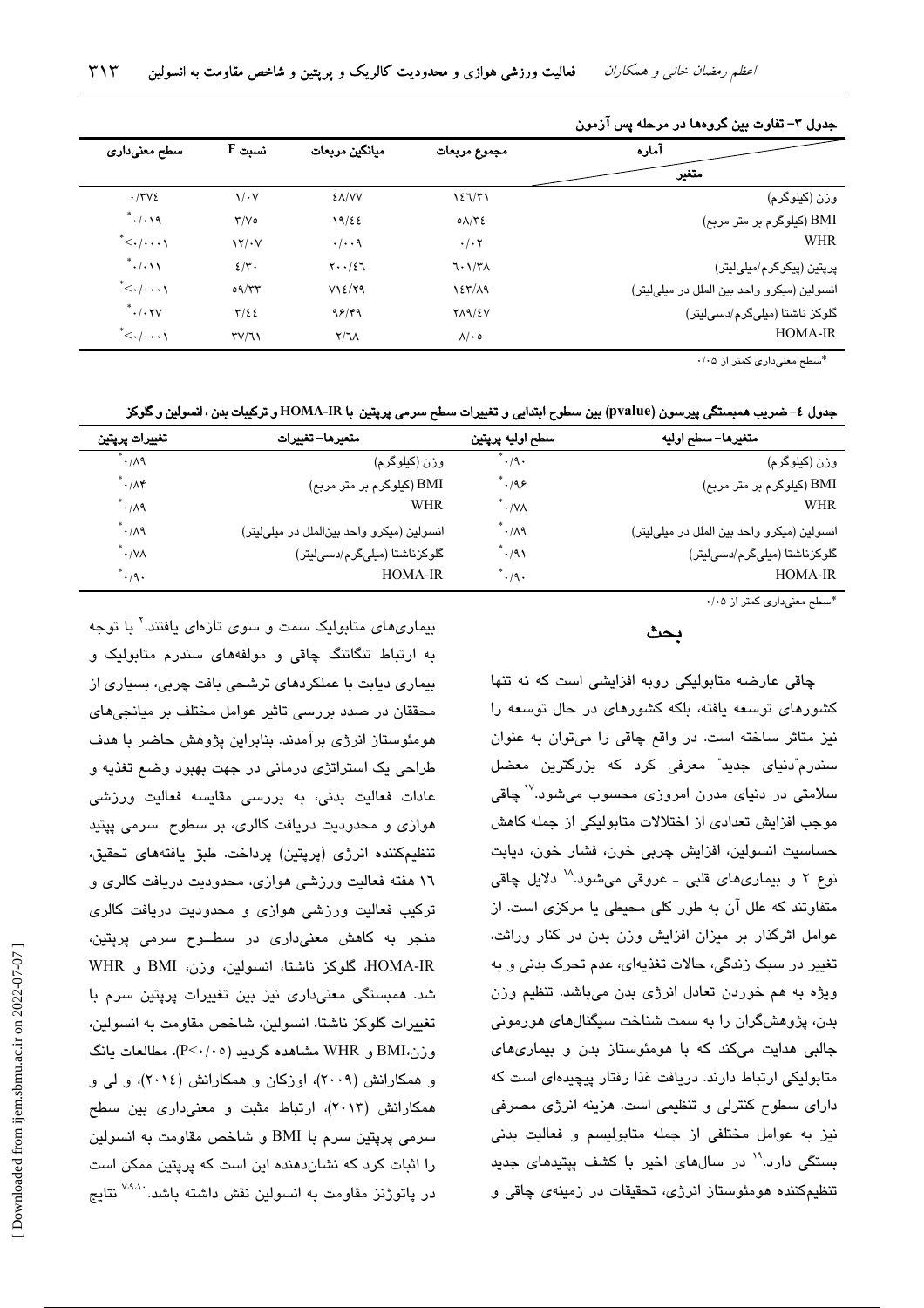شده توسط نشانگرهای التهابی عامل خطری برای مقاومت به انسولین و سندرم متابولیک محسوب میشود. در مطالعات، نشان داده شده است که محدودت دریافت کالری از طریق کاهش وزن، شاخص نمایهی تودهی بدن، چاقی شکمی و متعاقب آن، کاهش نشانگرهای التهابی، باعث بهبود حساسیت به انسولین میشود.<sup>۲۶</sup> فعالیت ورزشی هوازی با ایجاد تغییرات ویژه در روند بیوشیمیایی در عضلات و از جمله افزایش تراکم مویرگی، افزایش آنزیمهای اکسیداتیو و افزايش محتواي GLUT4 mRNA مي توانند در فرايند حمل و متابولیسم گلوکز بهبودی ایجاد کنند و در نتیجه، نیاز به انسولین را کاهش دهند. از طرفی، چاقی با ایجاد شرایط التھائی تحت بالبنی مے تواند تولید عوامل پیش التھائی درگیر در پاتوژنر مقاومت به انسولین را افزایش دهد.<sup>۲۷</sup> بنابراین، با کاهش وزن ناشی از فعالیت ورزشی هوازی، کاهش در یاتوژنز مقاومت به انسولین دور از انتظار نسبت. به هر حال با توجه به اثر شبه انسولینی فعالیت ورزشی هوازی و این که افزایش مقاومت به انسولین در طی زمانی نسبتاً طولانی مدت اتفاق می افتد، می تو ان انتظار داشت که اجرای مستمر، منظم و طولانیمدت فعالیت ورزشی هوازی در بهبود حساسیت به انسولین، نقش مؤثری داشته باشد. پژوهش حاضر دارای محدودیتهایی بود که از آن جمله، میتوان به عدم کنترل فعالیت بدنی گروههای تحقیق در خارج از زمان مطالعه، عدم کنترل ویژگیهای ژنتیکی و مادرزادی که روی چاقی اثر میگذارند، عدم کنترل کامل شرایط روحی-روانی و کنترل دقیق خستگی و کیفیت خواب آزمودنیها در طول تحقیق اشاره کرد.

به طور کلی، نتیجهگیری میشود که بین سطح سرمی پرپتین و مقاومت به انسولین و شاخصهای ترکیب بدنی رابطهی معنیداری وجود دارد. فعالیت ورزشی هوازی و محدودیت دریافت کالری یا ترکیب این دو، با کاهش در وزن بدن، میتوانند مقاومت به انسولین را کاهش دهند. بنابراین، با توجه به رابطه بین پرپتین با مقاومت به انسولین و نیز تاثیریذیری آنها از فعالیت ورزشی هوازی و محدودیت دریافت کالری، ممکن است پریتین، نقش ویژهای در برنامههای کنترل وزن و پیشگیری از ابتلا به دیابت نوع دو اىفا كند.

مطالعهی حاضر نیز در این زمینه با مطالعات ذکر شده همخوانی دارد. میتوان بیان کرد که به دلیل کاهش سطوح سرمی پرپتین پس از ۱۲ هفته مداخله، شاهد کاهش شاخص مقاومت به انسولین، گلوکز ناشتا، انسولین، وزن بدن،BMI و WHR که همگی همبستگی مثبتی با سطح سرمی پرپتین داشتند، بوديم. به هر حال، با توجه به دانستههای موجود تاکنون هیچ مطالعهای مبنی بر بررسی تاثیر فعالیت ورزشی هوازی و محدودیت دریافت کالری بر سطوح سرمی پرپتین انجام نشده است و این مطالعه، اولین بررسی در مورد تاثیر محدودیت دریافت کالری و فعالیت ورزشی هوازی بر سطح سرمی پرپتین میباشد. بنابراین، در این قسمت بیشتر به بحث در مورد تاثیر فعالیت ورزشی و محدودیت کالریک بر شاخص مقاومت به انسولین میپردازیم. همانطور که اشاره شد در مطالعه حاضر، کاهش وزن ناشی از محدودیت دریافت کالری یا فعالیت ورزشی هوازی، منجر به بهبود مقاومت به انسولین شد. میسون و همکارانش (۲۰۱۱) نیز نشان دادند که کاهش وزن ناشی از رژیم کم کالری با یا بدون فعالیت ورزشی هوازی طی مدت زمان ۱۲ هفته منجر به بهبود حساسیت انسولین میشود. آنها چنین بیان کردند كه تغييرات در انسولين و شاخص مقاومت به انسولين با تغییرات نمایهی تودهی بدن و شاخص چاقی مرکزی در ارتباط است.<sup>۱۶</sup> در مطالعهی دیگری (۲۰۱۲)، که شامل گروههای مشابه با مطالعه حاضر بود، نیز کاهش معنیدار WHR ،BMI و شاخص مقاومت به انسولین مشاهده شد. `` ریان و همکارانش (۲۰۱۲)، توروسارد ی<sup>4</sup> و همکارانش (۲۰۱۳)، بوتانی <sup>iii</sup> و همکارانش (۲۰۱۳)، بیورز<sup>vi</sup> و همکارانش (٢٠١٤)، میسون و همکارانش (٢٠١٥) نیز به نتایج مشابهی دست یافتند <sup>۲۵–۲۱</sup> این یافتهها نشان میدهند که <mark>تغیی</mark>رات در مقاومت به انسولین، متعاقب تعدیل روش زندگی اتفاق می افتد و از سوی دیگر نشان میدهند که کاهش بیشتر در وزن و چربی شکمی با افزایش بیشتر حساسیت به انسولین همراه است. ``

تغيير در توليد عوامل التهابي توسط بافت چربي (به ويژه شکمی) نقش مهمی در مقاومت به انسولین و مشکلات متابوليكي مرتبط با چاقى ايفا مى كند. در واقع، التهاب ايجاد

- i-Mason
- ii -Trussardi
- iii -Bhutani

iv-Beavers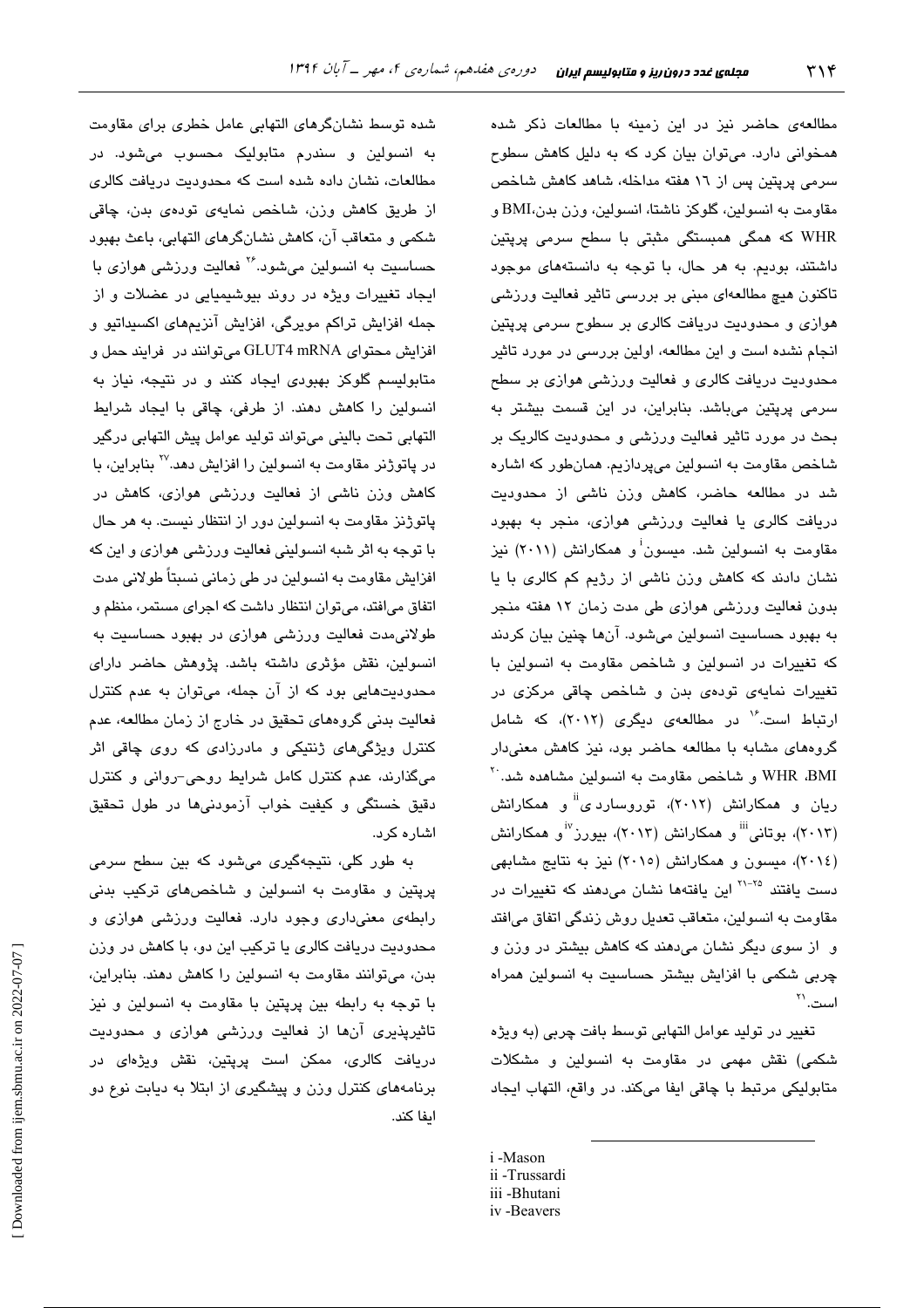### **References**

- 1. Horvath TL. Synaptic plasticity in energy balance regul ation. Obesity (Silver Spring) 2006; 14: S228–33.
- 2. Aydin S. Three new players in energy regulation: preptin, adropin and irisin. Peptides 2014; 56: 94-110.
- 3. Singh SN, Vats P, Shyam R, Suri S, Kumria MM, Ranganathan S, et al. Role of neuropeptide Y and galanin in high altitude induced anorexia in rats. Nutr Neurosci 2001; 4: 323–31.
- 4. Kerbel B, Unniappan S. Nesfatin-1 suppresses energy intake, co-localisesghrelin in the brain and gut, and alters ghrelin, cholecystokinin and orexinmRNA expression in goldfish. J Neuroendocrinol 2012; 24: 366–77.
- 5. Buchanan CM, Phillips AR, Cooper GJ. Preptin derived from proinsulin-likegrowth factor II (proIGF-II) is secreted from pancreatic islet beta-cells andenhances ins ulin secretion. Biochem J 2001; 360: 431–9.
- 6. Cheng KC, Li YX, Asakawa A, Ushikai M, Kato I, Sato Y, et al. Characterization of preptin-induced insulin secretion in pancreatic  $\beta$ -cells. J Endocrinol 2012; 215: 43– 9.
- 7. Yang GY, Li L, Chen WW, Liu H, Boden G, Li K. Circulating preptin levels in normal, impaired glucose tolerance, and type 2 diabetic subjects. Ann Med 2009; 41: 52–6.
- 8. Baykus Y, Gurates B, Aydin S, Celik H, Kavak B, Aksoy A, et al. Changes inserum obestatin, preptin and ghrelins in patients with Gestational Diabetes Mellitus. Clin Biochem 2012; 45: 198–202.
- 9. Ozkan Y, Timurkan ES, Aydin S, Sahin I, Timurkan M, Citil C, et al. Acylated and desacylated ghrelin, preptin, leptin, and nesfatin-1 peptide changes related to the body mass index. Int J Endocrinol 2013; 2013: 236085.
- 10. Li N, Zheng YB, Han J, Liang W, Wang JY, Zhou JR, et al. Lower circulatingpreptin levels in male patients with osteoporpsis are correlated with bonemineral density and bone formation. BMC Musculoskelet Disord 2013; 14: 49.
- 11. Bu Z, Kuok K, Meng J, Wang R, Xu B, Zhang H. The relationship betweenpolycystic ovary syndrome, glucose tolerance status and serum preptin level. Reprod Biol Endocrinol 2012; 10: 10.
- 12. Mohamadnejad M, Pourshams A, Malekzadeh Rl, Mohammadkhani A, Rajabiani A, Asgari AA, et al. Healthy ranges of serum alanine aminotransferase levels in Iranian blood donors. World J Gastroenterol 2003; 9: 2322- 4.
- 13. Withrow D, Alter DA. The economic burden of obesity worldwide: A systematic review of the direct costs of obesity. Obes Rev 2011; 12: 131-41.
- 14. Lefevre M, Redmana LM, Heilbronn LK, Smith JV, Martin CK, Rood JC, et al. Caloric restriction alone and with exercise improves CVD risk in healthy non-obese individuals. Atherosclerosis 2009; 203: 206-13.
- 15. Mallinson RJ, Williams NI, Olmsted MP, Scheid JL, Riddle ES, et al. A case report of recovery of menstrual function following a nutritional intervention in two exer-

cising women with amenorrhea of varying duration. J Int Soc Sports Nutr 2013; 2: 10-34.

- 16. Mason C, Schubert KE, Imayama I, Kong A, Xiao L, Bain C, et al. Dietary Weight Loss and Exercise Effects on Insulin Resistance in Postmenopausal Women. Am J Prev Med 2011; 41: 366-75.
- 17. Van Gaal LF, Mertens IL, De Block CE. Mechanisms linking obesity with cardiovascular disease. Nature 2006; 444: 875-80.
- 18. Ryan AS. Insulin resistance for aging: effects of diet and exercise. Sports Med 2000; 30: 327-46.
- 19. Laquatra I. Nutrition for health and fitness In:Kraus's Food, Nutrition and Diet Therapy. Mahan LK, Escottstump S. 11thEdition, WB Saunders: Philladelphia 2004; 558-94.
- 20. Imayama I, Ulrich CM, Alfano CM, Wang C, Xiao L, Wener MH, et al. Effects of a Caloric Restriction Weight Loss Diet and Exercise on Inflammatory Biomarkers in Overweight/Obese Postmenopausal Women: A Randomized Controlled Trial. Cancer Res 2012; 72: 2314-27.
- 21. Ryan AS, Ortmeyer HK, Sorkin JD. Exercise with calorie restriction improves insulin sensitivity and glycogen synthase activity in obese postmenopausal women with impaired glucose tolerance. Am J Physiol Endocrinol Metab 2012; 302: E145-E52.
- 22. Trussardi Fayh Ap, Lopes AL, Fernandes PR, Reischak-Oliveira A, Friedman R. Impact of weight loss with or without exercise on abdominal fat and insulin resistance in obese individuals: a randomised clinical trial. Br J Nutr 2013; 110: 486-92.
- 23. Bhutani S, Klempel MC, Kroeger CM, Trepanowski JF, Varady KA. Alternate day fasting and endurance exercise combine to reduce body weight and favorably alter plasma lipids in obese humans. Obesity 2013; 21: 1370- 80.
- 24. Beavers KM, Beavers DP, Nesbit BA, Ambrosius WT, Marsh AP, Nicklas BJ, et al. Effect of an 18-month physical activity and weight loss intervention on body composition in overweight and obese older adults. Obesity (Silver Spring) 2014; 22: 325-31.
- 25. Mason C, Xiao L, Imayama I, Duggan CR, Campbell KL, Kong A. The effects of separate and combined dietary weight loss and exercise on fasting ghrelin concentrations in overweight and obese women: a randomized controlled trial. Clin Endocrinol(Oxf) 2015; 82: 369–76.
- 26. Feinman RD, Pogozelski WK, Astrup A, Bernstein RK, Fine EJ, Westman EC, et al. Dietary carbohydrate restriction as the first approach in diabetes management: Critical review and evidence base. Nutrition 2015; 31: 1- 13.
- 27. Kwak MS, Kim D, Chung GE, Kim W, Kim YJ, Yoon JH. Role of physical activity in nonalcoholic fatty liver disease in terms of visceral obesity and insulin resistance. Liver Int 2015; 35: 944–52.